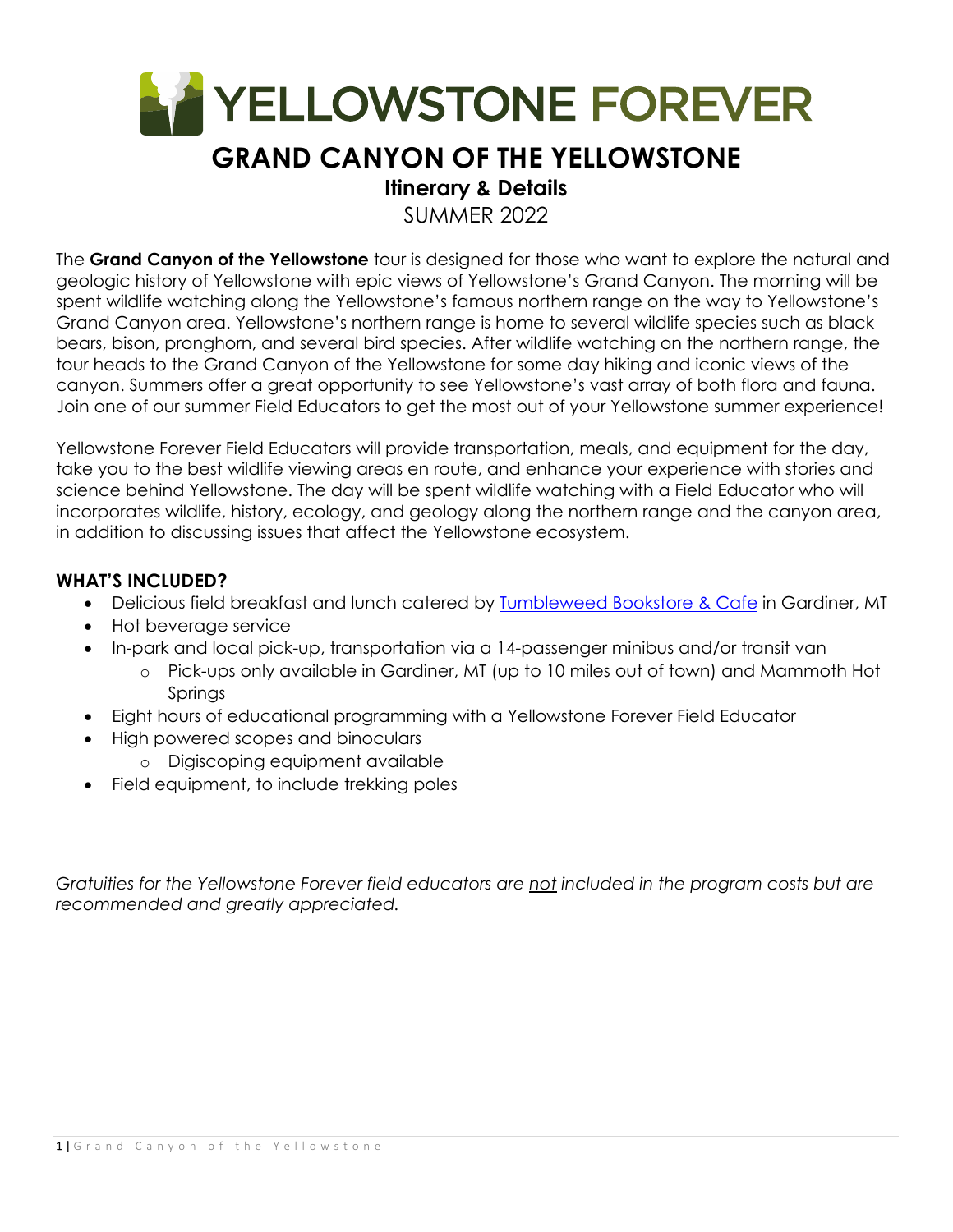### **PROGRAM ITINERARY**

The itinerary is designed to take advantage of the best opportunities in the park, but may be adjusted to adapt to weather conditions, wildlife activity, holidays, and road construction.

The day begins early to catch morning wildlife activity. You'll begin with a short orientation, where the Field Educator will cover the plans for the day and answer any questions the participants may have. Times will vary based upon your selected pick up time; earlier start times are recommended for best chances of seeing wildlife.

| Early morning | <b>Depart for Yellowstone's Northern Range</b><br>Hot beverage service and box breakfast will be provided<br>Morning wildlife viewing<br>In-field tutorial on how to use the high-powered scopes and binoculars |
|---------------|-----------------------------------------------------------------------------------------------------------------------------------------------------------------------------------------------------------------|
| Mid-morning   | <b>Travel to Grand Canyon of the Yellowstone</b><br>Wildlife watching and short hikes en route<br>Lunch<br>Lunch, in the field, will be provided - location TBD                                                 |
| Mid-day       | Hike and sightsee around the Grand Canyon of the Yellowstone<br>Select hikes based on desired activity level of participants                                                                                    |
| Afternoon     | Return to Gardiner and/or Mammoth Hot Springs                                                                                                                                                                   |

### **ACTIVITY LEVEL**

#### **How fit do you need to be?**

- This program can be accommodated to the group's desired activity level.
- To learn more about how specific medical conditions can be affected by Yellowstone's environment and our activities, please visit our site page on health information.

**To participate in this program, each participant must fill out and sign a health questionnaire and assumption of risk waiver.** 

### **WHOM TO CONTACT**

**For any questions, concerns, or additional information please contact the following:** 

- Program questions, refunds, and bookings contact Yellowstone Forever at institute@yellowstone.org or 406-848-2400 extension 3
- Road updates, park conditions, and general park information contact Yellowstone National Park Service at https://www.nps.gov/yell/contacts.htm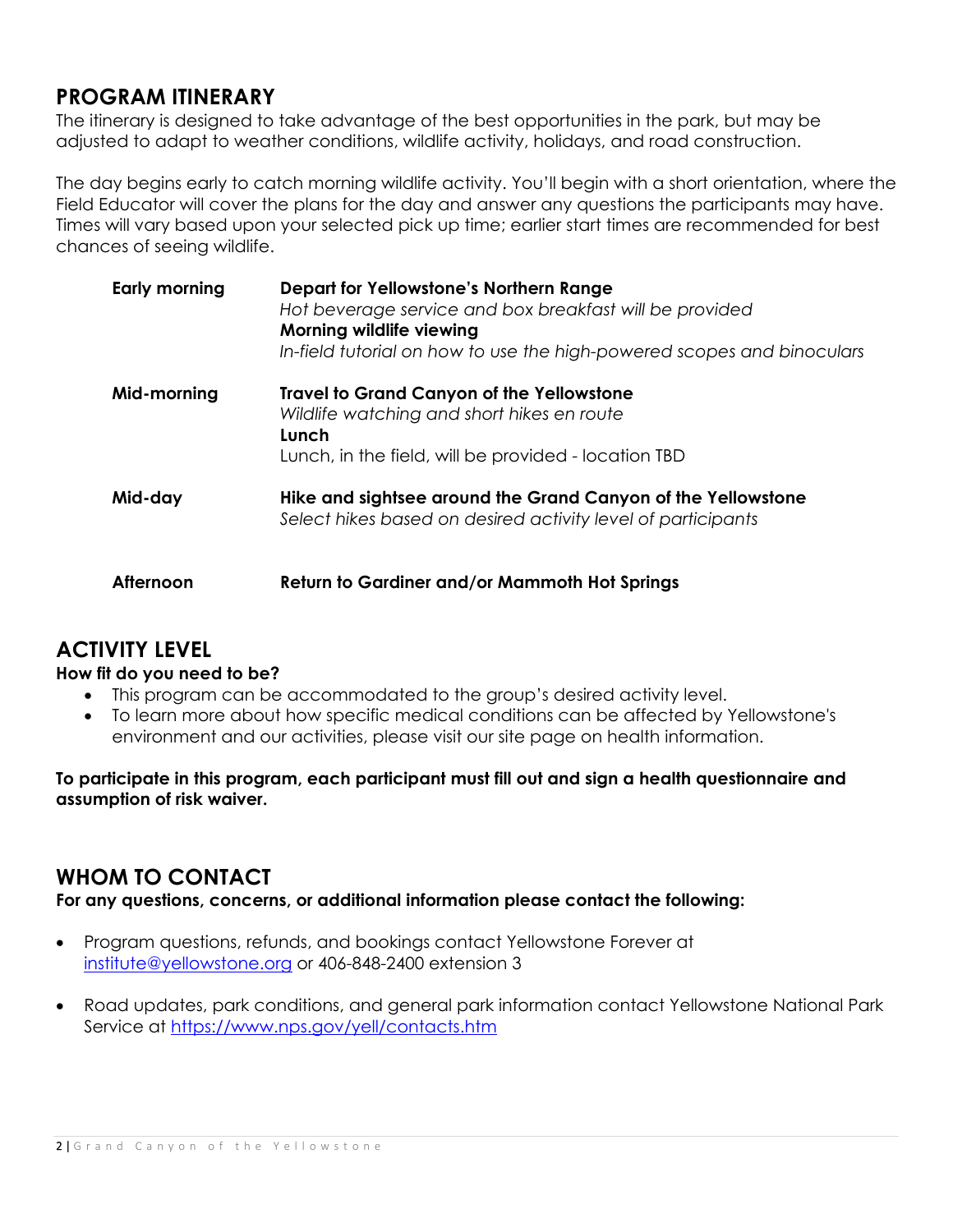## **CANCELLATION AND REFUND POLICY**

The following policies apply to this program if you cancel:

- 60 days or more prior to the start of your package, 100% of your payment will be refunded.
- 30 days or more prior to the start of your package, 50% of your payment will be refunded.
- If you cancel with fewer than 30 days before the start of your program, your full payment will be forfeited.

Please call Yellowstone Forever at 406-848-2400 extension 3 to cancel.

#### **We recommend the purchase of travel insurance to help protect you against financial loss if you must cancel or interrupt your trip due to unforeseen circumstances.**

### **COVID-19 HEALTH & SAFETY**

Yellowstone Forever continues to adopt appropriate sanitization measures as prescribed by the Centers for Disease Control and Prevention (CDC). Guests are encouraged to refer to this respected resource when making near-term travel plans.

Yellowstone Forever is in frequent contact with local authorities and partners such as county health departments and the National Park Service to continually monitor the situation on a regional level. We are closely monitoring government policy changes, CDC guidelines, government mandates, and public health advancements, and will continue to make changes as necessary and appropriate to operations.

These protocols have been updated as of September 2021, please visit our website: https://www.yellowstone.org/covid-19-health-safety/ for up-to-date protocols and information.

#### **COVID-19 guidelines for program participants:**

- Program participants should stay home if they are feeling any COVID-19 symptoms.
- At the beginning of each program participants will be asked the following screening questions. If a participant answers "yes" to any of these questions they will not be permitted to attend a Yellowstone Forever course.
	- $\circ$  "Have you had a fever of over 100.4  $\degree$ F or experienced shortness of breath or coughing in the last 10 days?"
	- o "Have you been in contact with any individual known to have tested positive for COVID-19 within the last 14 days?"
- Each participant will have their temperature taken upon arrival of each program day. If a participant has a fever, they will not be permitted on the program.
- All participants, instructors, guest speakers, and program volunteers are required to wear masks indoors and in vehicles. Masks will not be required during hikes but will be recommended during outdoor stops where six feet of distance cannot be observed.
- Participants should bring their own mask(s).
- Participants will be asked to maintain social distancing practices during the program.
	- Driver and passengers are not allowed to eat or drink on Yellowstone Forever vehicles.
		- o Only the program instructors are permitted to serve lunch, snacks, and drinks to participants. No food or drink self-service will be available while on the program.
- Each vehicle will be disinfected before and after each trip.
- Spotting scopes and binoculars will be disinfected between programs.
	- o Digiscoping (phone or tablet attached to a scope) will be available so that participants can view without touching the scope, if so desired.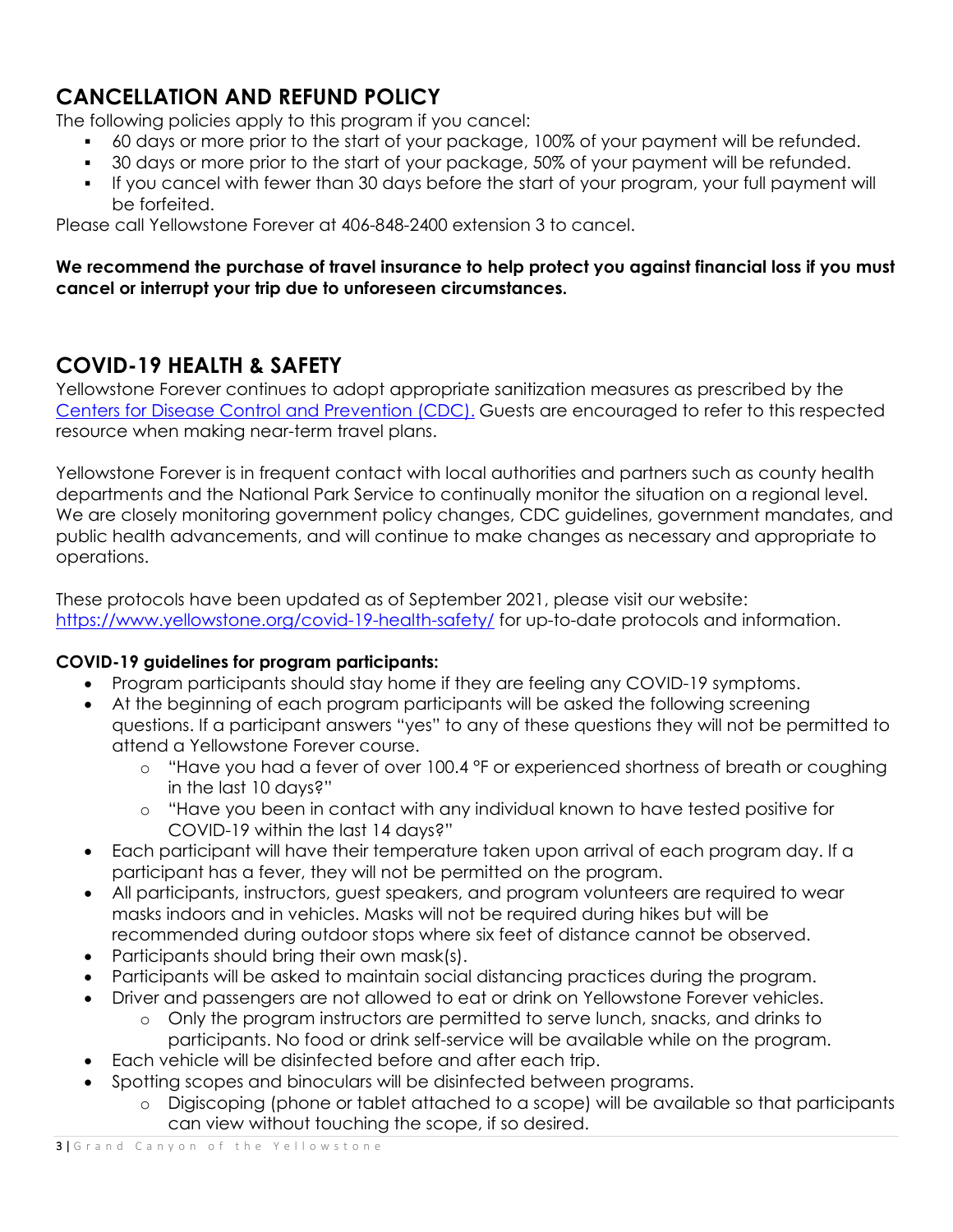## **GENERAL EQUIPMENT & CLOTHING LIST**

Much of the program time will be spent outdoors, and participants should be prepared for a variety of mountain weather conditions and temperatures. Appropriate clothing, equipment, and footwear are important. Summer temperatures can range from below freezing in the mornings to 85<sup>°</sup> Fahrenheit in the afternoons. The layered use of garments for protection against the wind, sun, and temperature extremes should guide clothing choices. **\*The Field Educator will be carrying a first aid kit, bear spray, and emergency communication device.**

#### **Equipment:**

- **Mask,** facial masks will be required to wear in all vehicles and facilities, and outdoors where social distancing is not possible
- **Hand Sanitizer**
- **Daypack,** with enough capacity to carry extra clothes, water, lunch, camera, binoculars, etc.
- **Water bottle**
- **Sunglasses**
- **Sunscreen/Lip protector,** sun at high altitude can burn unprotected skin quickly
- **Optics,** camera and binoculars

#### **Clothing:**

- **Insulating underwear**, capilene, polypropylene, wool, or similar wicking fabric
- **Midweight insulating layer**, a light synthetic fleece or wool shirt/pullover
- **Heavyweight insulating layer,** wool, down, or heavy-weight fleece jacket
- **Waterproof and windproof outer layer,** lightweight and breathable, jackets and pants
- **Pants,** wool, fleece pants are preferred, no cotton
- **Hat**, both a brimmed sun hat and an insulating hat for cool weather
- **Gloves,** lightweight glove liners and a pair of wool/fleece gloves or mittens
- **Socks,** specifically designed for hiking, that wick moisture
- **Hiking boots that provide stability and traction** make sure they are broken in, comfortable, and do not cause hot spots or blisters

### **ABOUT YELLOWSTONE FOREVER**

#### **Park Stores**

Yellowstone Forever park stores feature more than 900 books, maps, and videos to help participants plan their visit, along with a wide selection of shirts, hats, and other logo items. Yellowstone Forever members receive a 15% discount on merchandise online or at any of the locations in and around Yellowstone. Proceeds directly support Yellowstone.

Visit: shop.yellowstone.org

#### **Membership Program**

Yellowstone Forever members directly fund visitor education and park preservation. Benefits include:

- Seasonal lodging discounts throughout Yellowstone National Park.
- 15% discount on merchandise at all Park Stores locations, including the online store, Yellowstone National Park Lodges gift shop and Yellowstone General Stores. Exclusions apply.
- Discounts at over 400 participating public land stores across the country.
- A library card for the Yellowstone Heritage and Research Center.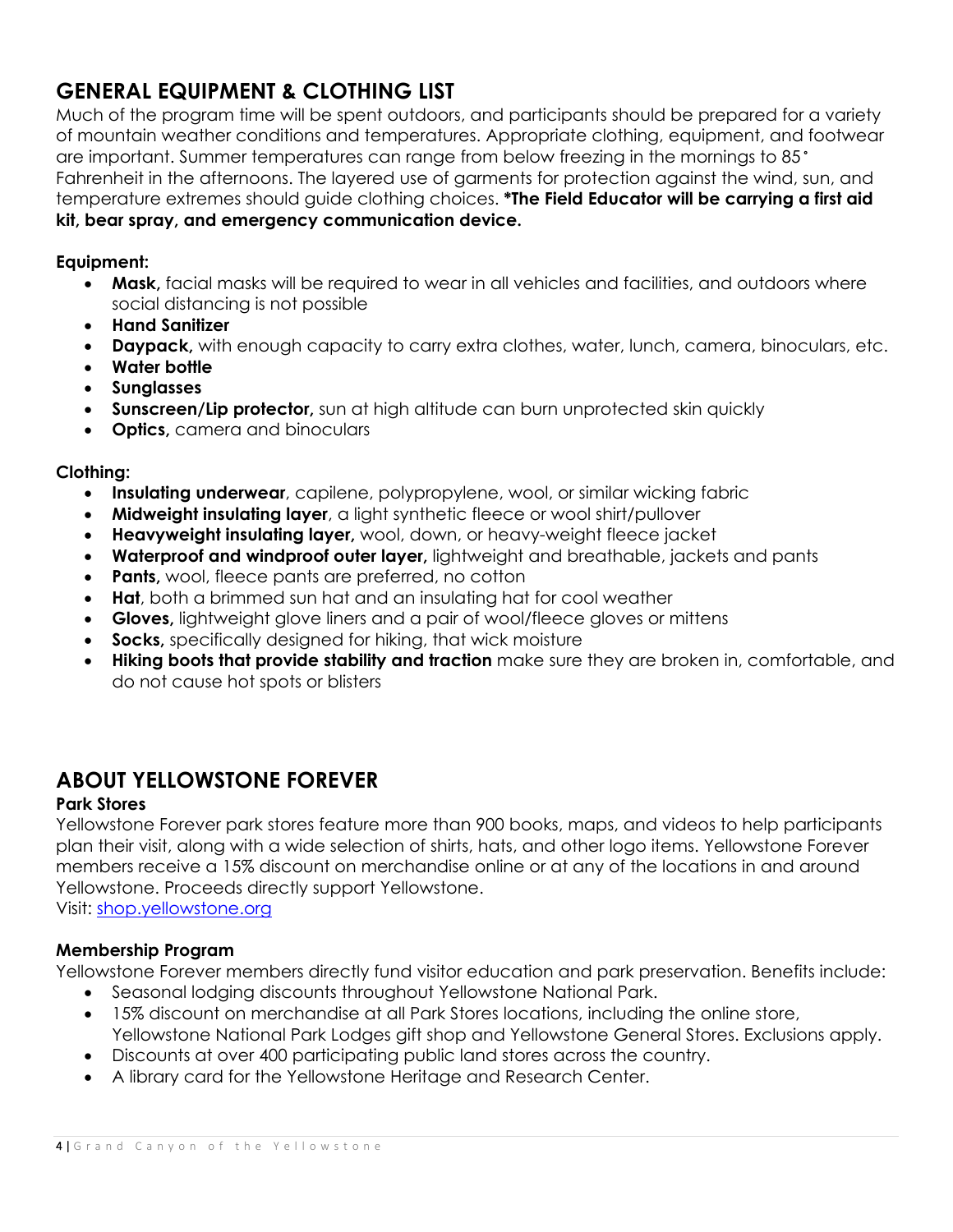### **CODE OF ETHICS**

Yellowstone Forever is committed to demonstrating a high standard of appropriate and ethical behavior in Yellowstone. As a participant on a Yellowstone Forever program, participants will adhere to the following Code of Ethics. In addition to the ethics highlighted below, the Yellowstone Forever abides by all National Park Service rules and regulations, in addition to practicing Leave No Trace guidelines for traveling responsibly in the wilderness.

**Observing wildlife:** Groups will do their best to have as little impact on wildlife as possible. Animals will be observed from a distance, using high-powered spotting scopes to help keep the group presence from affecting their behavior. Participants should not expect to get close-up photographs of wildlife. Yellowstone Forever adheres to National Park Service regulations by keeping a minimum distance of 25 yards from bison, elk, bighorn sheep, deer, moose, coyotes, and nesting birds and 100 yards from bears and wolves. Wildlife will not be enticed with food, animal calls, or any actions that change their behavior.

**Leave what you find:** It is illegal to remove natural or cultural artifacts (plants, animals, bones, rocks, etc.) from Yellowstone. Yellowstone Forever educators have permission from the National Park Service to manipulate plants, rocks, bones, etc. for educational purposes and will return them to their natural positions and locations.

**General etiquette:** Yellowstone Forever groups will be considerate of other visitors and respect the quality of their experience. Voices and vehicle sounds carry great distances and affect both wildlife and people—remaining silent or very quiet while watching wildlife lets the sounds of Yellowstone (including wolf howls) prevail.

**Roads and vehicles:** Expect wildlife on the road and drive at or below the posted park speed limits. When stopping to observe wildlife or other park features, Yellowstone Forever field educators will move vehicles entirely off the road. If there is no safe pullout available, educators will drive to the next safe place and walk back to observe the wildlife. Yellowstone Forever will not stop in the middle of the road and should a traffic jam develop because of the group's activities, the activity will cease.

**Properly dispose of waste:** Participants will pack out all trash, leftover food, and litter. Field Educators will discuss techniques for properly disposing of human waste in the field.

**Traveling lightly:** When hiking or walking in Yellowstone, groups will use existing trails and boardwalks. Hikers will follow appropriate techniques when walking off-trail - walking around muddy or wet places in the trail increases erosion and negatively affects the resource; proper equipment is essential to hiking ethically. Participants should come adequately prepared with the equipment listed for the program and should expect to walk through mud, snow, or puddles in the trail.